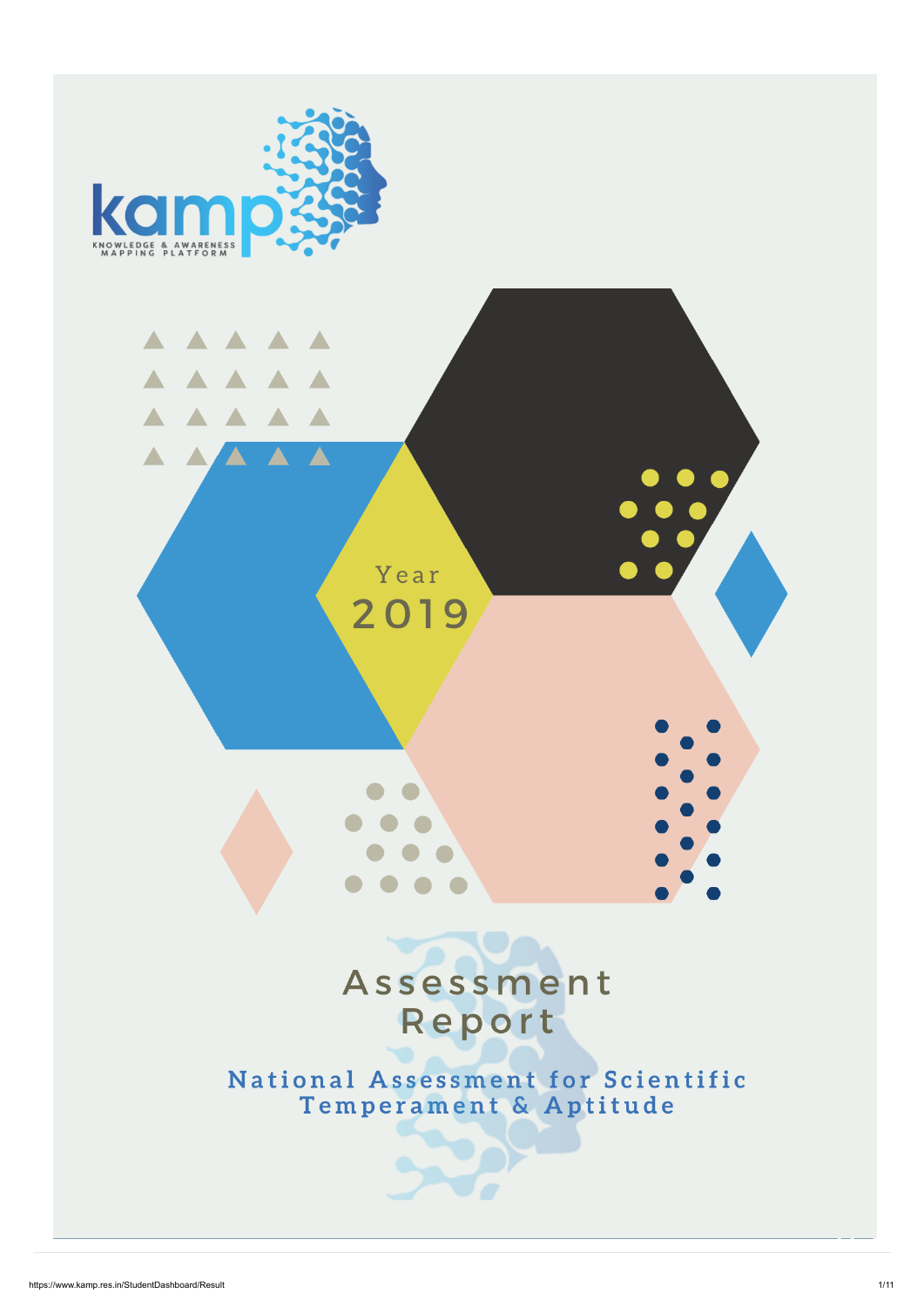This assessment report provides result for the KAMP - National Assessment for Scientific Temperament & Aptitude (NASTA-2019) which was held on 27th and 28th January, 2020. KAMP NASTA assessment consisted of 2 papers where Paper 1 comprised of 30 questions each from Science and EVS/Humanities. Paper 2 consisted of 30 questions from Mathematics, 25 questions from Computers/IT and 5 questions from Aptitude/Reasoning skills. Each question carried 6 marks for right answer.

| Name:<br><b>Enrollment No.:</b><br><b>Roll No.:</b><br><b>School:</b><br><b>School Code:</b> | <b>SHRITI GUPTA</b><br>1910052849<br>19155930<br>DEV INTERNATIONAL SCHOOL<br>10787 |  |
|----------------------------------------------------------------------------------------------|------------------------------------------------------------------------------------|--|
| <b>Class:</b>                                                                                | 9                                                                                  |  |
| Award:                                                                                       | DISTRICT TOPPER - MEDAL OF<br><b>EXCELLENCE</b>                                    |  |

| <b>Summary of Student's Performance in Scientific Skills</b> |      |  |
|--------------------------------------------------------------|------|--|
| <b>Observation &amp; Precision:</b>                          | A    |  |
| <b>Imagination, Creativity &amp; Innovation:</b>             | A    |  |
| <b>Critical Thinking &amp; Problem Solving:</b>              | A    |  |
| <b>Prediction &amp; Interpretation:</b>                      | A    |  |
| <b>Communication &amp; Collaboration:</b>                    | $B+$ |  |
| <b>Social Skills &amp; Empathy:</b>                          | А    |  |
|                                                              |      |  |

|                            | <b>Summary of Student's Performance in Academic Skills</b> |
|----------------------------|------------------------------------------------------------|
| <b>Science:</b>            | $B+$                                                       |
| <b>EVS/Humanities</b>      | $B+$                                                       |
| <b>Mathematics:</b>        | $A+$                                                       |
| <b>Computers/IT:</b>       | $B+$                                                       |
| <b>Aptitude/Reasoning:</b> | $B+$                                                       |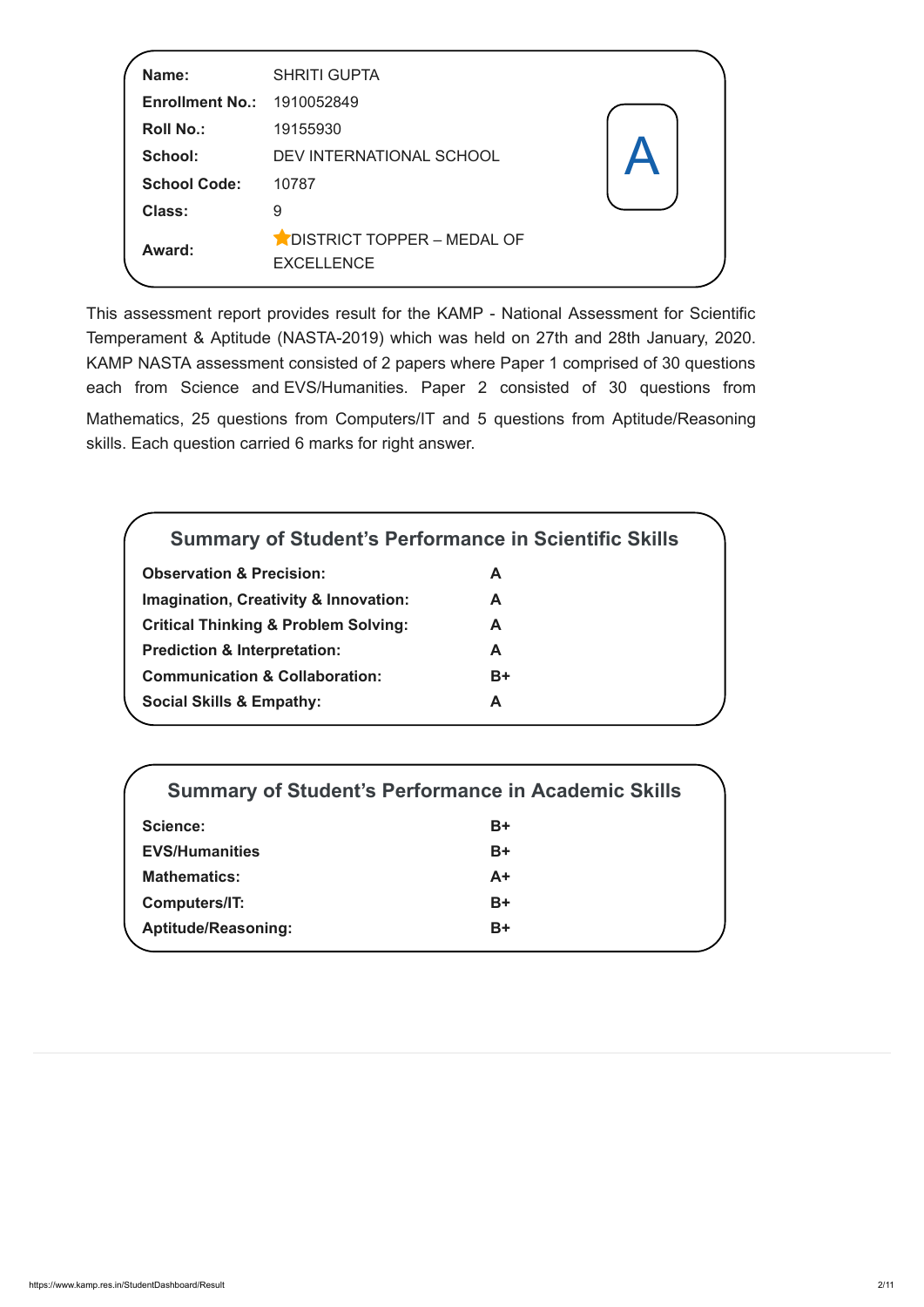### Understanding the Student Report

Scientific Skills: Each paper assessed the following six scientific skill areas, these are called learning

- indicators.
	- Observation & Precision
	- o Imagination, Creativity & Innovation
	- Critical Thinking & Problem Solving
	- Prediction & Interpretation
	- Communication & Collaboration
	- o Social Skills & Empathy
- Academic Skills: represents the student's performance in five subject areas: Science, Mathematics, EVS/Humanities, Computers / IT, Aptitude and Reasoning Skills
- The total score obtained on each learning indicator will become meaningful when compared with the mean average score  $(\overline{x})$  calculated on each indicator and subject.
- Mean Score: Mean score is the arithmetic average score achieved in the assessment. It is the total number of scores achieved by all students divided by total number of students appeared.



### OVER ALL NATIONAL GRADE PERFORMANCE OF CLASS 9TH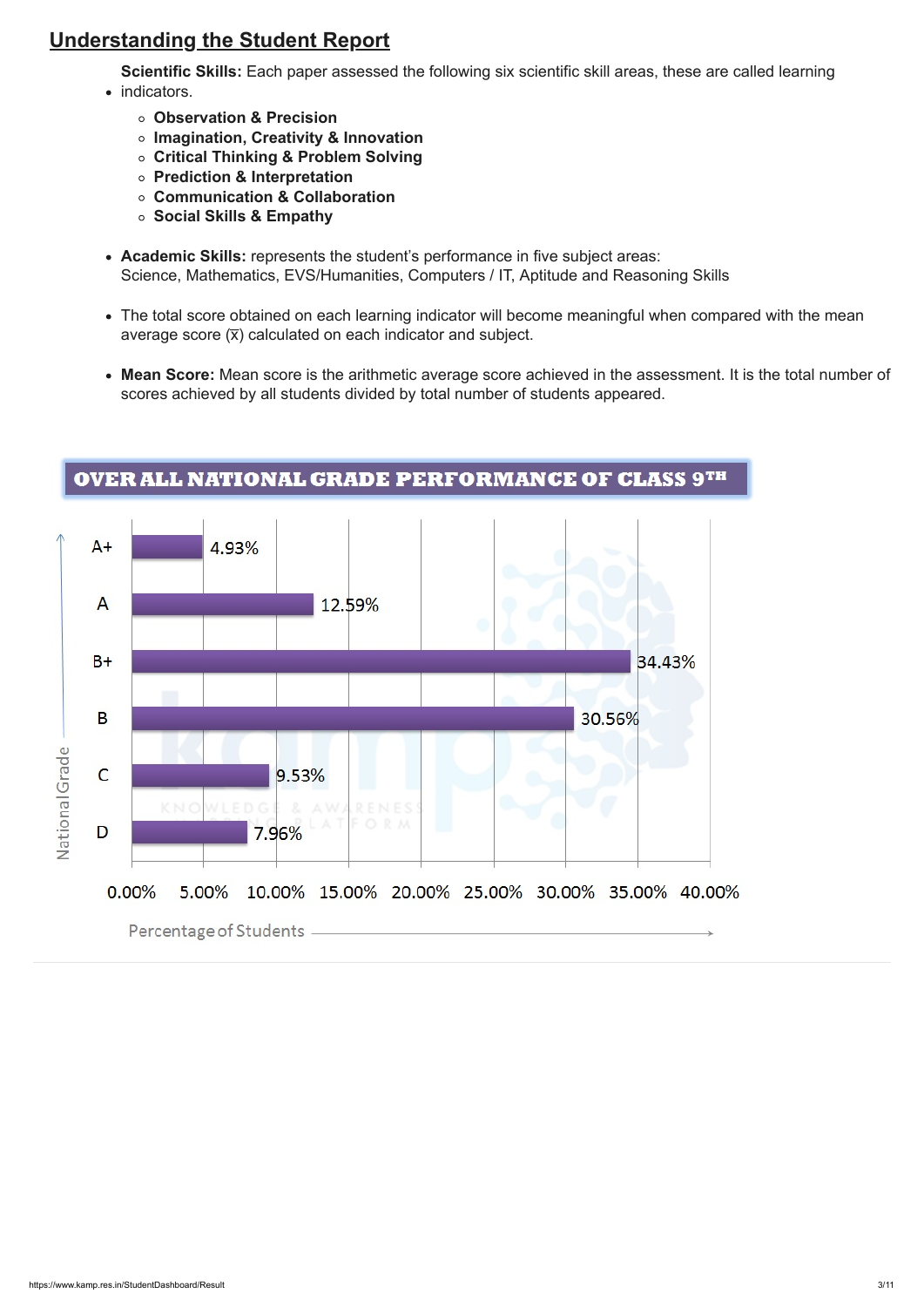### Average Marks Analysis

This chart shows the performance of student compared with the mean average score of individual learning parameter as shown in CH0.1.

Where P1-P6 represents the 6 learning indicators. P1 - Observation & Precision, P2- Imagination, Creativity & Innovation, P3 - Critical Thinking & Problem Solving, P4 - Prediction & Interpretation, P5 - Communication & Collaboration, P6 - Social Skills & Empathy

The chart shows the subject-wise performance of student compared with the mean average scores shown in CH0.2



\_\_\_\_\_\_Orange line depicts the average mean score of each parameter/subject out of 100

\_\_\_\_\_\_Grey line represents the marks obtained by the student out of 100

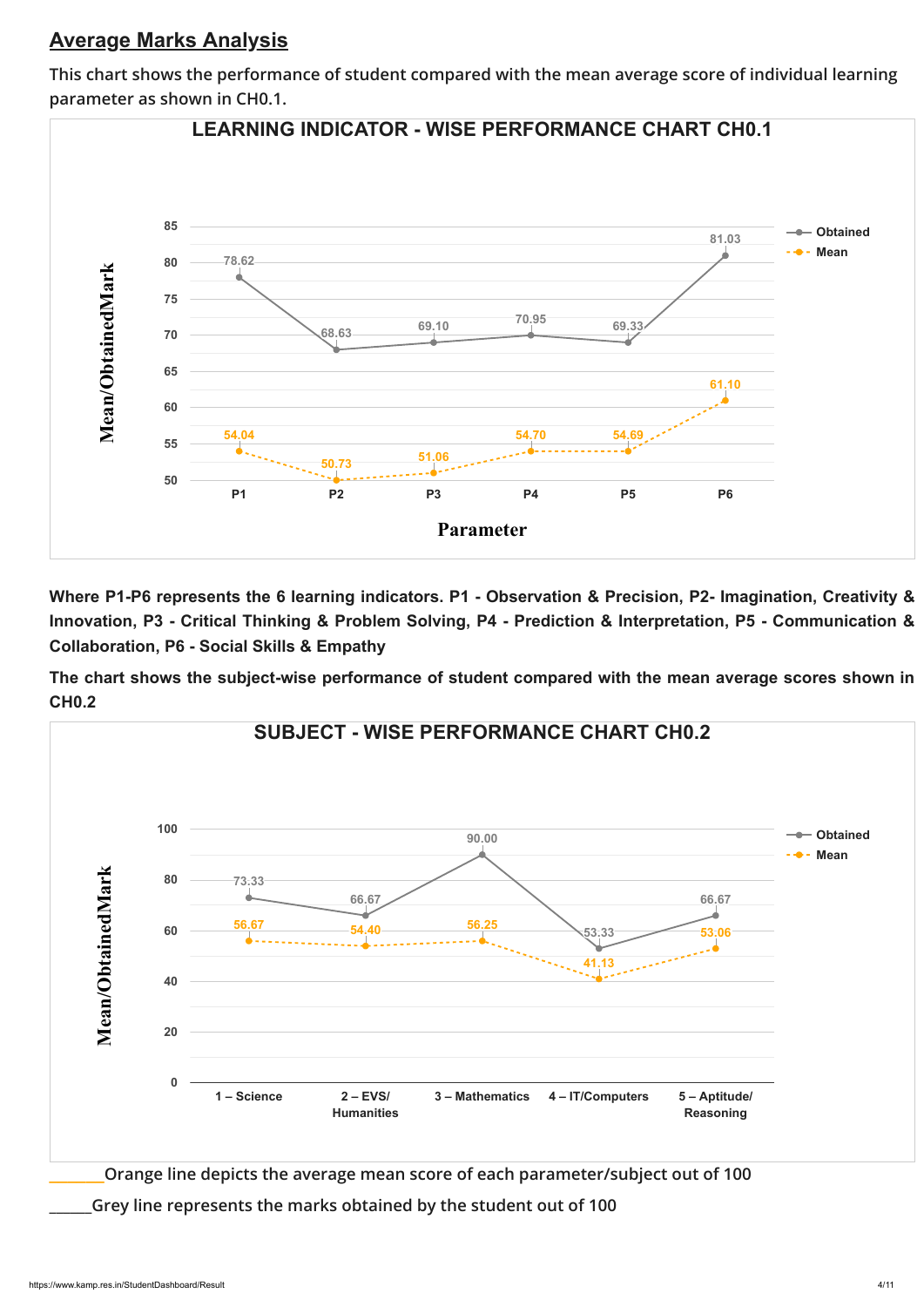### Findings and Suggestions

Based on the above grades, relevant findings and suggestions are provided which may be used to facilitate exploring of courses/occupations.

The skills assessed in NASTA-2019 are of great importance as they are the driving wheel for discovery and development of facts, concepts, attitudes and values. Students who are active in learning science through the use of these skills, discussions and experiments tend to gain more meaningful learning and dispel perceptions of rote learning.

Students need to be familiarized with these skills in order to obtain the correct concepts and to increase other high-level thinking skills. Which means higher the students' process skills, better the students' conception status.

Students need to be facilitated in the learning process that allows them to explore what they want to know freely and actively. The 5E (Engagement, Exploration, Explanation, Elaboration, Evaluation) learning model provides a suitable learning phase for improving these skills.

The 5E instructional model-based learning with various methods such as conceptual change, POE (Predict-Observed-Explain), cartoon concept and animation can improve the concept mastery of students. The integration of science activities with 5E instructional model may cause cognitive conflict that leads the students to try to solve the problem by using their thinking skills.

### Grade Description

in significant ways. The student may benefit from engaging in challenging tasks which may help to progress further along the learning pathways

evidence that relevant prescribed learning outcomes as defined by the developmental continuum have been accomplished

| <b>Grades</b>           | $A+$                                                                                                                                                                                         | A                                                                                                                                                                                                                                                          | $B+$                                                                                                                                                                                                                                                                                           | B                                                                                                                                                                                                          | C                                                                                                                                                                                                                                          | D                                                                                                                                                                                                                                             |
|-------------------------|----------------------------------------------------------------------------------------------------------------------------------------------------------------------------------------------|------------------------------------------------------------------------------------------------------------------------------------------------------------------------------------------------------------------------------------------------------------|------------------------------------------------------------------------------------------------------------------------------------------------------------------------------------------------------------------------------------------------------------------------------------------------|------------------------------------------------------------------------------------------------------------------------------------------------------------------------------------------------------------|--------------------------------------------------------------------------------------------------------------------------------------------------------------------------------------------------------------------------------------------|-----------------------------------------------------------------------------------------------------------------------------------------------------------------------------------------------------------------------------------------------|
|                         | <b>Exemplary</b>                                                                                                                                                                             | <b>Proficient</b>                                                                                                                                                                                                                                          | <b>Accomplished</b>                                                                                                                                                                                                                                                                            | <b>Developing</b>                                                                                                                                                                                          | <b>Marginal</b>                                                                                                                                                                                                                            | <b>Novice</b>                                                                                                                                                                                                                                 |
| <b>Learner</b><br>Level | <b>The</b><br><b>Exemplary</b><br>level signifies<br>superior<br>mastery of<br>knowledge<br>and skills. The<br>learning<br>shown by the<br>student<br>exceeds<br>grade-level<br>expectations | <b>The Proficient</b><br>level<br>represents<br>solid mastery<br>of knowledge<br>and skills,<br>indicating that<br>the learning<br>shown by the<br>student meets<br>grade-level<br>expectations.<br>There is<br>التقاط والقارب والمتواط والمتالين والمساوي | <b>The Accomplished</b><br>level denotes<br>partial mastery of<br>the knowledge<br>and skills that are<br>fundamental for<br>satisfactory work.<br>The learning<br>shown by the<br>student may be<br>inconsistent, and<br>meets grade-level<br>expectations at a<br>والمستحدا المستعدد للمناسب | <b>The Developing</b><br>level denotes<br>developing<br>stage mastery<br>of the<br>knowledge and<br>skills. The<br>learning shown<br>by the student<br>may be<br>inconsistent,<br>and meets<br>grade-level | <b>The Marginal</b><br>level indicates<br>little or no<br>mastery of<br>fundamental<br>knowledge and<br>skills. The<br>learning<br>shown by the<br>student does<br>not meet<br>grade-level<br>expectations.<br>The concert of the field of | <b>The Emerging</b><br>level indicates<br>no mastery of<br>fundamental<br>knowledge<br>and skills. The<br>learning<br>shown by the<br>student does<br>not meet<br>grade-level<br>expectations.<br>There is little<br>الكامل المتحدد والملامية |

minimal level. There is evidence of progress toward relevant prescribed learning outcomes but the student needs support in some areas.

expectations at a minimal level. There is evidence of progress toward relevant prescribed learning outcomes but the student needs support in some areas.

There is little evidence of progress toward relevant prescribed learning outcomes and the learning environment needs intervention.

evidence of progress toward relevant prescribed learning outcomes and the learning environment needs intervention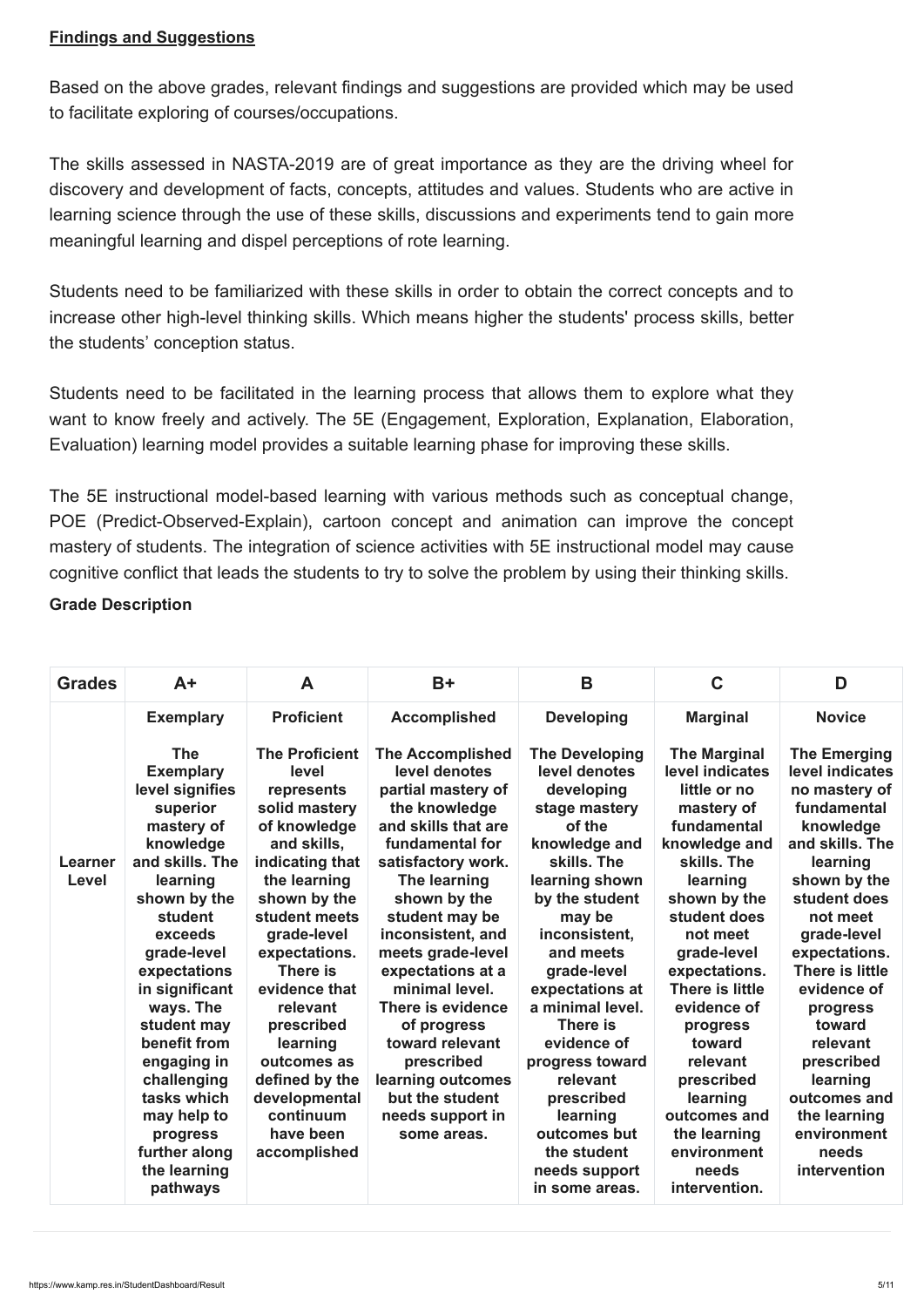Scientific observation is the central element of scientific method or process. One of the core skills of a science enthusiast is to make observation. Precision and accuracy are two important factors during the course of scientific measurements. Students need to be able to develop the most basic skill in science done by using our five senses in surrounding environment. After making observations it is important to group objects according to a purpose. Measuring is important in collecting, comparing, and interpreting data.

Student may need to develop conceptual knowledge and understanding, which serve as a guide in the selection and interpretation of the observation made.

They may require some familiarity with the domains that they are working on and types of questions that drive observations in those domains. Ameliorate attention span, a useful way is to play memory games and adjust time frames.

Using senses, you can start gathering information about certain mundane phenomena and discover something more exciting and worth noting. Using your sense, you can gather qualitative data and by using exact measurements from tools you can gather quantitative data. Both are important to observe and gather information before drawing conclusions as both supports each other. One cannot defend itself alone and thus need the other to provide evidences.



Precision and observation skills may be improved by expressing the details of object what student see in real life, this will help them to identify properties and make knowledgeable hypotheses. Students may need to indulge in different activities to solve the problem by innovative mindset. Ideas and concepts are related to the natural surroundings, obtained from experience through a series of scientific processes such as investigation, preparation and presentation of ideas. Depending upon student inclination and interest, he/she may explore courses and occupation related to Medical, Technologists, Sociologists, Law Enforcement Services, Scientists & Researchers, , Educationalist, Analyst etc

| <b>Grade</b> | <b>Suggestive Activities</b>                                                                                                                                |
|--------------|-------------------------------------------------------------------------------------------------------------------------------------------------------------|
| D            | In order to improve your prediction and interpretation skills, begin practicing with novice level<br>activities and gradually increase the difficulty level |
| C            | In order to improve your above-mentioned skills, begin practicing with easy level activities and<br>gradually increase the difficulty level                 |
| B            | Keep practicing normal level activities to improve prediction and interpretation skills and gradually<br>move to moderate level activities                  |

| $B +$ | Well tried, try to practice hard level activities and challenge yourself with next stage of difficulty level               |
|-------|----------------------------------------------------------------------------------------------------------------------------|
| A     | Good work, try challenging hands-on activities to further improve your skills                                              |
| $A+$  | Keep up the good work and keep practicing the expert level activities in order to maintain and<br>further hone your skills |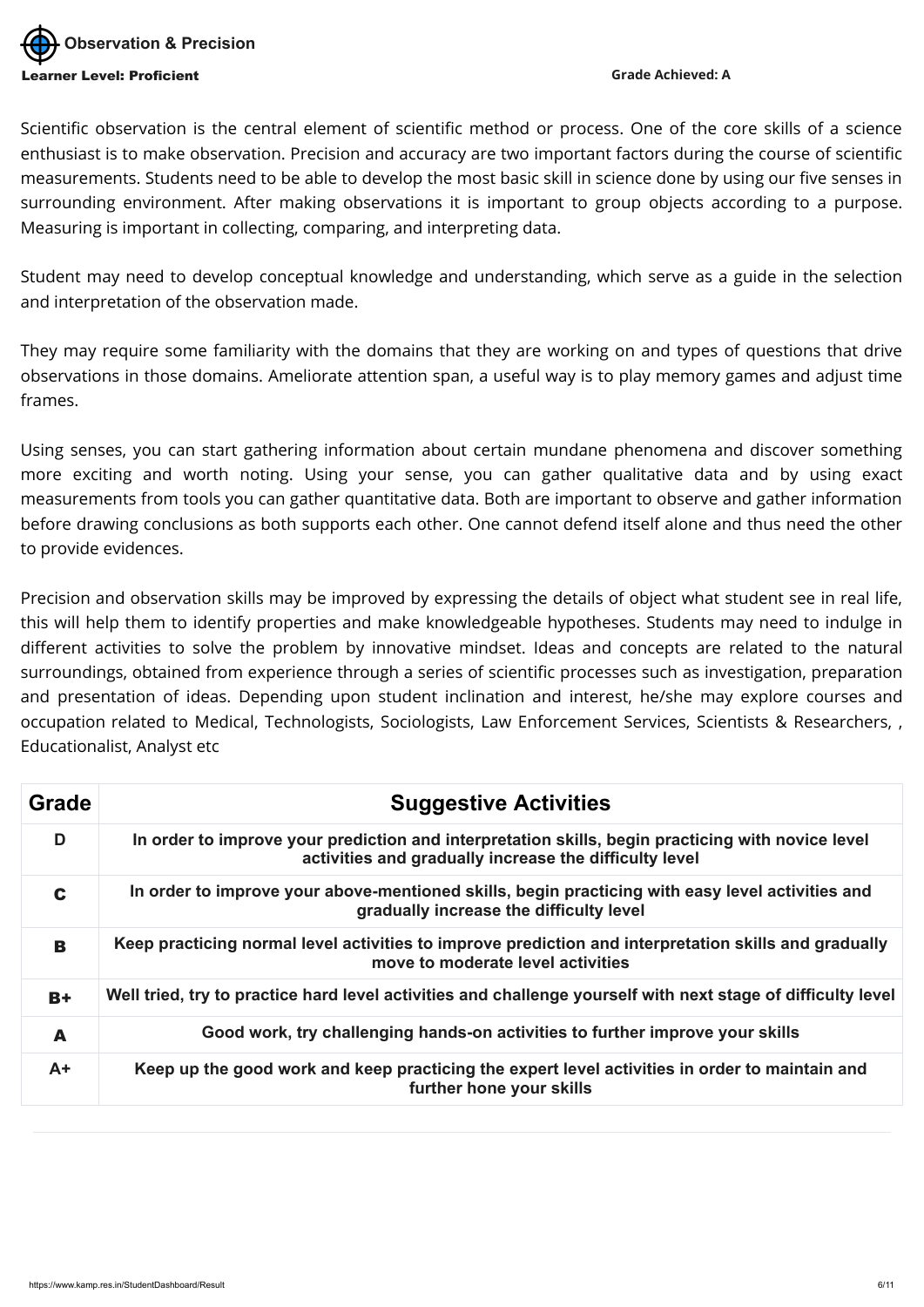### **Imagination, Creativity and Innovation** earner Level: Proficient Grade Achieved: A

Imagination is about seeing the impossible, or unreal. Creativity is using imagination to unleash the potential of existing ideas in order to create and valuable ones. Innovation is taking existing, reliable systems and ideas and improving them. These skills serve as an important backbone while solving problems.

Albert Einstein said, "Imagination is more important than knowledge." Imagination is the door to possibilities. It is where creativity, ingenuity, and thinking outside the box begin for student development. Curiosity leads to creativity. Creativity directly enhances learning by increasing motivation, deeper understanding and promoting joy. Student needs to focus on selfimprovement by creating different ways of thinking, engaged with content and express their innovative ideas to solve a problem.

We need to encourage divergent thinking, help to maintain student's motivation and passion for indepth learning. Encouraging them to keep on generating new ideas fosters their creative-thinking abilities. Student should examine their own attitude toward creativity and think about alternative solutions of the problem. Students need to be able to think and work creatively in both digital and non-digital environments to develop unique and useful solutions.

Imagination builds social-emotional capabilities by allowing students to contemplate different resolutions thus boosting confidence, which can be used in interactions with others. Imagination and creativity are one of the important skills that you will need when you join the workforce of the future. Invent new scenarios and indulge in verbal activities to enhance your creative skills. Depending upon student inclination and interest, he/she may explore courses and occupation related to Scientists, Researchers, Engineering, Innovators, Entrepreneurs, Authors etc

Student should visualize images, combining of objects and ideas in new ways, producing alternate or unusual uses for objects, solving problems and puzzles, suggesting viable explanations for objects, verify explanations of visualizations, producing unusual ideas, communicating information to others etc. The potential should be enhanced by giving yourself an opportunity to perform activities that enhance creativity.

When you will learn how to become comfortable with ambiguities then you may began developing complex thinking skills. Imagination fosters cognitive and social development. Imagining, trying new ways of doing things, and experimenting help develop critical thinking.

| Grade | <b>Suggestive Activities</b>                                                                                                                                |
|-------|-------------------------------------------------------------------------------------------------------------------------------------------------------------|
| D     | In order to improve your prediction and interpretation skills, begin practicing with novice level<br>activities and gradually increase the difficulty level |
| C     | In order to improve your above-mentioned skills, begin practicing with easy level activities and<br>gradually increase the difficulty level                 |
| B     | Keep practicing normal level activities to improve prediction and interpretation skills and gradually<br>move to moderate level activities                  |
| $B +$ | Well tried, try to practice hard level activities and challenge yourself with next stage of difficulty level                                                |
| A     | Good work, try challenging hands-on activities to further improve your skills                                                                               |
| $A+$  | Keep up the good work and keep practicing the expert level activities in order to maintain and<br>further hone your skills                                  |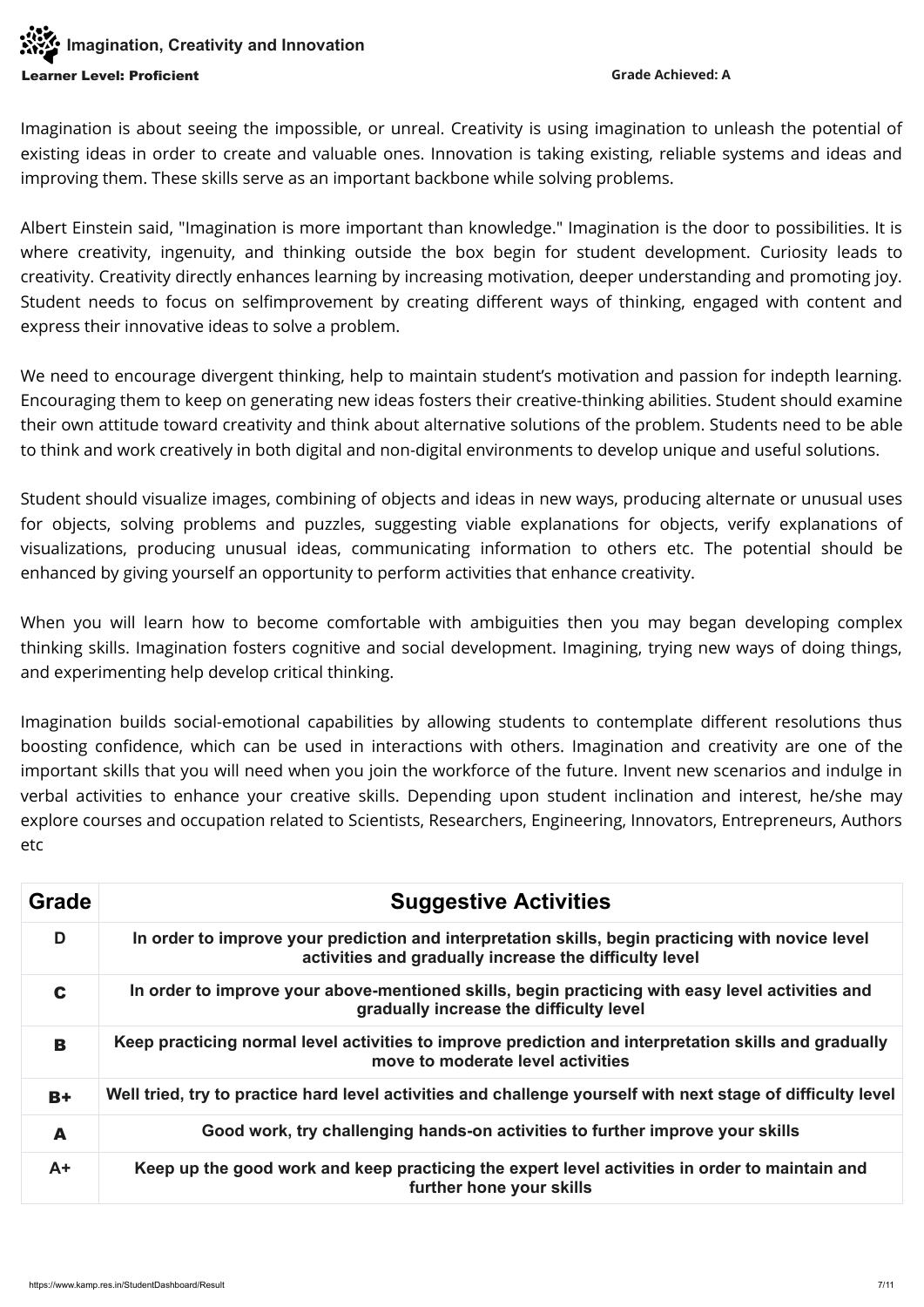## Critical Thinking & Problem Solving rner Level: Proficient Grade Achieved: A chieved: A chieved: A chieved: A chieved: A chieved: A chieved: A chieved: A

Critical thinking and problem solving refer to the ability to use knowledge, facts, and data to effectively solve problems. Scientific scenarios require one to assess the environment, analyze a situation, design a solution, and ultimately win in a competitive scenario. Both critical thinking and creative thinking serve as important pillars for design thinking.Learning to think critically or problem-solve takes time, perseverance and practice.

We think critically and in a problem-solving mindset when we rely on reason rather than emotion, evaluate a broad range of viewpoints and perspectives, maintain an open mind to alternative interpretations, accept new evidence, explanations and findings, are willing to reassess information, can put aside personal prejudices and biases, consider all reasonable possibilities and avoid hasty judgments. Challenge yourself in conventional ways of thinking.

Student needs to define ideas, compare viewpoints, find similarities, gauge differences and understand why the answer is correct. Student will determine the advantages and disadvantages of every option and come to conclusions depending on their independent thought processes. Students need the ability to think critically, which includes proficiency with comparing, contrasting, evaluating, synthesizing, and applying without instruction or supervision. They need the ability to solve complex problems in real time.

Critical thinkers are skeptical, open-minded, value fair-mindedness, respect evidence and reasoning, respect clarity and precision, look at different points of view, and will change positions when reason leads them to do so. To think critically, student must apply criteria. They need to have conditions that must be met for something to be judged as believable.

Student should break the cycle of rote learning and challenge themselves with open minded questions which force your brain to think. Challenging yourself with a tricky problems which will help you to learn from resources to produce creative solutions which help to boost critical thinking. Students should play brain games with other students with enticing rewards for motivation which push the player to think hard for win. Involve other students in a healthy debate will give you a chance to test your critical thinking skills which will learn to argue with your own logic and find your weaknesses among other students.

Depending upon student inclination and interest, he/she may explore courses and occupation related to Law, Medical Services, Educationalist, Entrepreneur, Accountancy, Analyst, Scientist, Engineering, Administration etc.

| Grade | <b>Suggestive Activities</b>                                                                                                                                |
|-------|-------------------------------------------------------------------------------------------------------------------------------------------------------------|
| D     | In order to improve your prediction and interpretation skills, begin practicing with novice level<br>activities and gradually increase the difficulty level |
| C     | In order to improve your above-mentioned skills, begin practicing with easy level activities and<br>gradually increase the difficulty level                 |
| B     | Keep practicing normal level activities to improve prediction and interpretation skills and gradually<br>move to moderate level activities                  |
| $B +$ | Well tried, try to practice hard level activities and challenge yourself with next stage of difficulty level                                                |
| A     | Good work, try challenging hands-on activities to further improve your skills                                                                               |
| $A+$  | Keep up the good work and keep practicing the expert level activities in order to maintain and<br>further hone your skills                                  |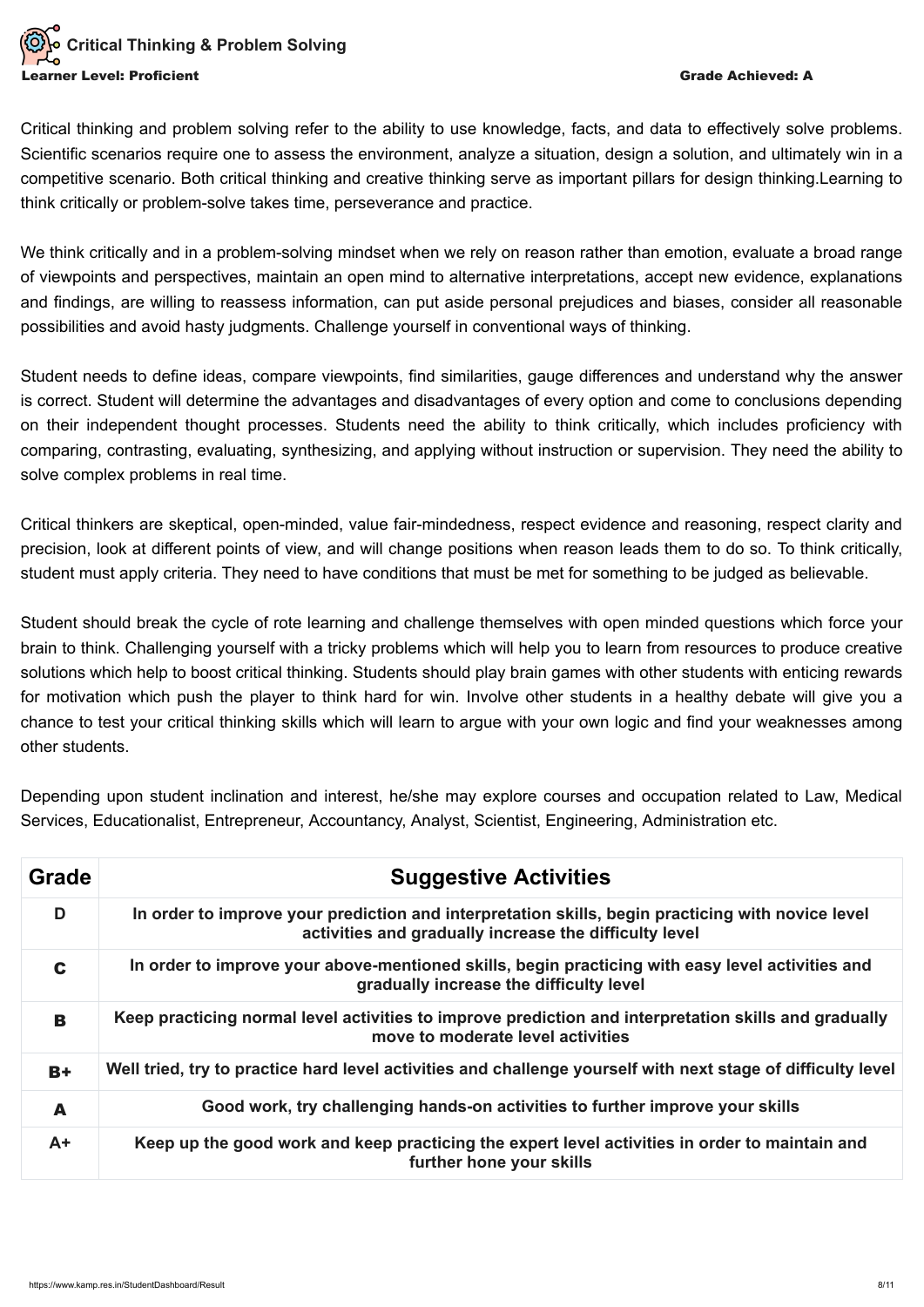

A prediction, or forecast, is a statement about a future event. A prediction is often, but not always, based upon experience or knowledge. Interpretation on the other hand is the act of explaining, reframing, or otherwise showing your own understanding of something. Scientific skillsets require honing of both predictability and interpretability skills to extrapolate findings or provide plausible reasons for an observation.

Students should be able to predict and interpret situation, events, findings based on multiple observations. An inference is a link between what is observed and what is already known. Whereas, prediction is an educated guess based on good observations and inferences about an observed event or prior knowledge.

Predictions activates students' prior knowledge and helps them to make connections between new information and what they know. Predicting is an educated guess about what's likely to happen when you introduce changes.

Student may use graphic organizer to predict the outcome by identifying clues within the text. Making predictions encourage students to use critical thinking and problem-solving skills. Interpretation is closely related to inferring, which means coming to a conclusion after analysing information. Interpreting, is inferring, from a point of view. Two students may interpret an experiment's results differently.

Students should try to understand results, based on the records they keep. Their interpretation should align with the trend or big picture of the experiment. If students are not sure why an experiment turned out the way it did, you can direct them to do more research. Depending upon student inclination and interest, he/she may explore courses and occupation related to Analyst, Scientist, Researchers, Information Technology, Engineer, Accountancy, Law etc.

| Grade | <b>Suggestive Activities</b>                                                                                                                                |
|-------|-------------------------------------------------------------------------------------------------------------------------------------------------------------|
| D     | In order to improve your prediction and interpretation skills, begin practicing with novice level<br>activities and gradually increase the difficulty level |
| C     | In order to improve your above-mentioned skills, begin practicing with easy level activities and<br>gradually increase the difficulty level                 |
| B     | Keep practicing normal level activities to improve prediction and interpretation skills and gradually<br>move to moderate level activities                  |
| $B+$  | Well tried, try to practice hard level activities and challenge yourself with next stage of difficulty level                                                |
| A     | Good work, try challenging hands-on activities to further improve your skills                                                                               |
| $A+$  | Keep up the good work and keep practicing the expert level activities in order to maintain and<br>further hone your skills                                  |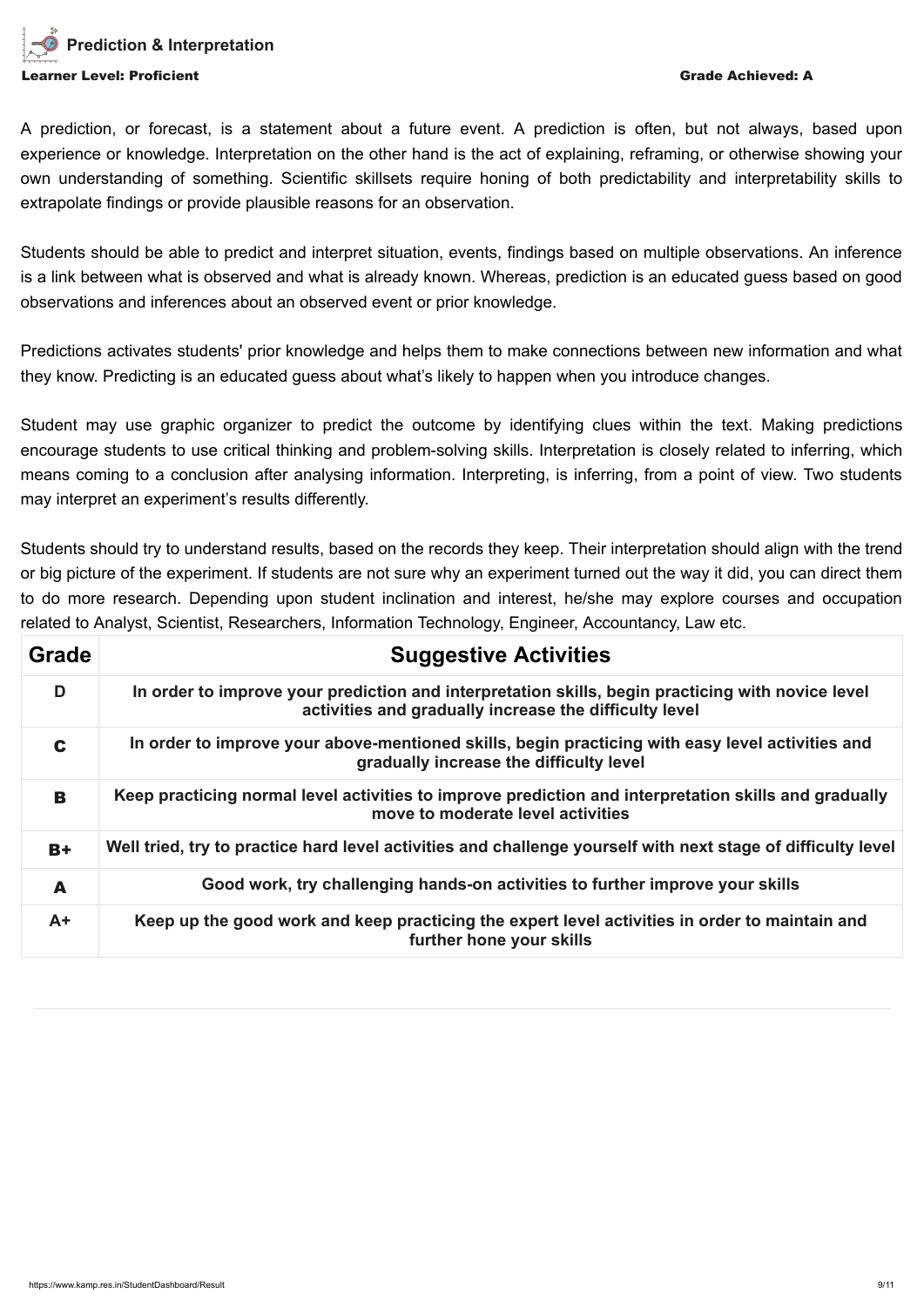

Collaboration and communication are interpersonal skills that help people work well with one another. These skills involve being able to read the vast number of verbal and nonverbal cues that we all use to communicate our ideas and emotions. In today's working environment, it is important that we proactively share ideas and knowledge to solve the complex and challenging problems that we encounter.

Students must possess the ability to collaborate seamlessly in both physical and virtual spaces, with real and virtual partners globally. They must be able to communicate not just with text or speech, but in multiple multimedia formats. They must be able to communicate visually through video and imagery as effectively as they do with text and speech.

Practical activity is essential to learn concepts but its importance increases when it is involves communication and writing. Language is the basis for reflection, interpretation & bringing experiences together so that ideas and events are linked and the development of concepts becomes possible. It is the means whereby processes and ideas are challenged which is the basis for the fact that talking is essential to learning.

Allowing and encouraging students to use a personal notebook to record for themselves is a good way of helping them to remember the concepts and sort out their ideas. Scientific activity is systematic activity and using a notebook helps in keeping observations in an orderly fashion, recalling where certain observations were made and drawing diagrams to show exactly how things were before and after certain changes were made.

Students must be able to transmit information through words, charts, diagrams, and other mediums. Emphasis on the importance of using correct language when communicating with an audience (teachers/parents, family, friends/classmates) is necessary for the student to improve communication & collaboration skills. Student need to understand the importance of using accurate supporting mediums like charts, diagrams, etc. to express themselves.

Depending upon student inclination and interest, he/she may explore courses and occupation related to Medical Services, Advisors, Law, Analyst, Educationalist, Social Workers, Leader, Researchers, Human Resource Management, Media Relations etc

| <b>Grade</b> | <b>Suggestive Activities</b>                                                                                                                                |
|--------------|-------------------------------------------------------------------------------------------------------------------------------------------------------------|
| D            | In order to improve your prediction and interpretation skills, begin practicing with novice level<br>activities and gradually increase the difficulty level |
| C            | In order to improve your above-mentioned skills, begin practicing with easy level activities and<br>gradually increase the difficulty level                 |
| B            | Keep practicing normal level activities to improve prediction and interpretation skills and gradually<br>move to moderate level activities                  |
| $B+$         | Well tried, try to practice hard level activities and challenge yourself with next stage of difficulty level                                                |
| A            | Good work, try challenging hands-on activities to further improve your skills                                                                               |
| $A+$         | Keep up the good work and keep practicing the expert level activities in order to maintain and<br>further hone your skills                                  |